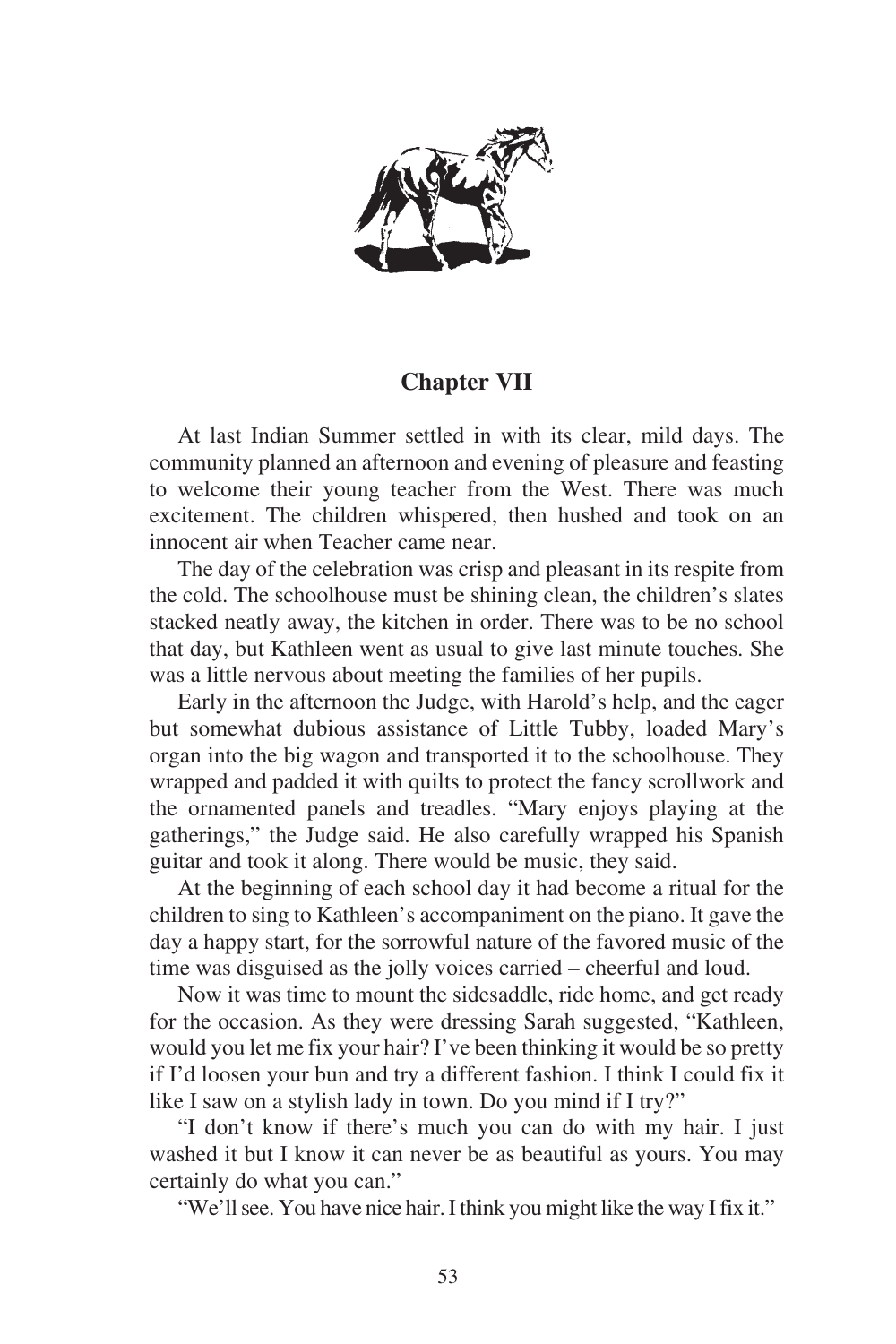Lighting the lamp, Sarah held the curling iron above the chimney top to let it heat. She fashioned luxuriant waves lifting and mingling above the brow and at the temples, then formed a softly twisted coil reaching from high on the back of the head to a tapering at the nape of the neck. She pinned it in place with large tortoise-shell hairpins, taking care to conceal them under the silken golden hair.

Kathleen chose her most becoming dress with its demure high neckline and soft fullness at the bosom. Looking into the mirror she was surprised at the transformation from her habitual puritanical style, and was pleased that she appeared more grownup, more like a genuine teacher should look. The warm highlights of her hair, the youthful freshness of her skin and the elegant curve of her neck, bared by the uplifted style, brought forth a touch of beauty that she had never suspected she possessed. Her dark eyes glowed as she expressed to Sarah her appreciation. The realization that she was suddenly attractive bolstered her confidence. She was ready to meet the members of the community.

Sarah regarded her, "Gracious sakes, Kathleen! You look beautiful. The other girls will have to watch their beaux tonight."

"Oh, Sarah, you are being kind."

"No, Kathleen. You'll make them sit up and take notice tonight. I'll bet you can take your pick of the young fellows. You know, every young teacher we've ever had got married the first year she was here and then we had to find a new one to take her place." As if on sudden thought she added, "Except lately – except the last two – and Miss Harvey was planning to be married. . . when it happened again." Her face grew grave. She threw a quick glance at Kathleen and pressing her lips together, she turned away, hiding her distress. Kathleen wondered at her strange manner, but Sarah offered no explanation.

They rode to the schoolhouse in the Robinson's two-seated rig pulled by their matched team of spirited, blood bay horses. With black satin manes lifting in the breeze of their passage and ebony tails carried proudly, the gleaming red coats and arched necks of the team drawing the black carriage made a striking picture. The harness jingled its shining metal rings, and the bridles sported their floating red horsehair tassels. The Judge was justly proud of his beautiful team and rig.

In the schoolyard horses waited patiently, an occasional one resting a hind foot, the relaxed leg bent at the hock and the hoof daintily touching the ground. Teams of horses switched flies drowsily, their twitching hides setting into lazy motion the hanging strings of their flynets. On the playground stakes had been set and men were pitching horseshoes, while boys climbed the great spreading trees that were off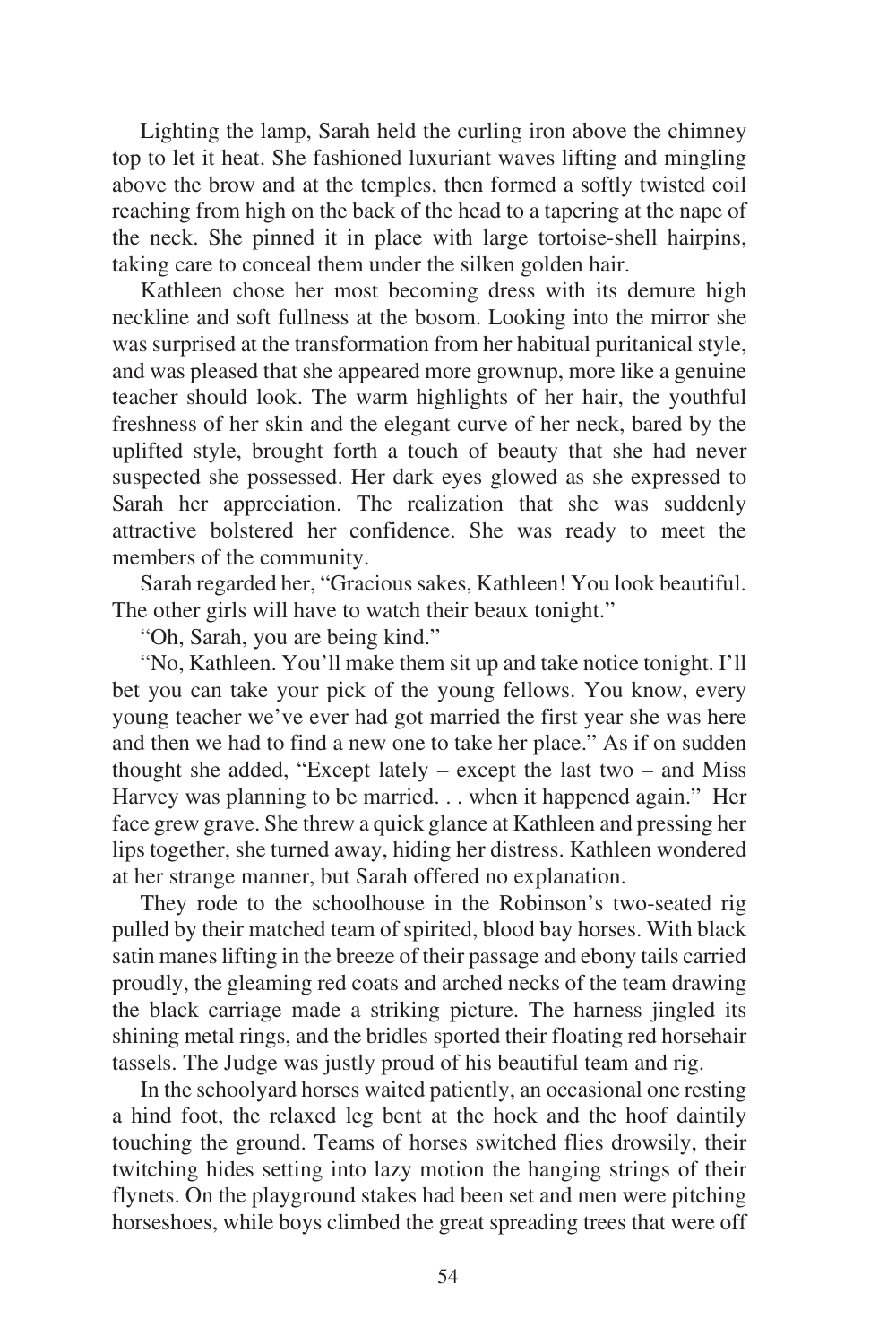limits during the noon hour and recesses. Young folks played party games – Skip to M'Lou and Jolly is the Miller Boy, the directions being sung to accompany their lively activity.

> *Jolly is the miller boy who lives by the mill The wheel turns around with a right good will One hand in the hopper and the other in the sack Ladies step forward and the gents fall back.*

It was surprising to see German children participating in the party games for the report was that they considered dancing dreadfully sinful. The manner of dress of these people separated them from the style-conscious women of the upper valley where the Robinsons lived. Although freshly starched, neatly ironed and spotlessly clean, the German women's dresses were of a plain and serviceable nature. Since the low fertile valley was more productive than that of the upper valley and the German men known to be excellent farmers and good providers, one might expect their families to display more evidence of wealth. But they were frugal and simple folk and spurned frivolous fashions. The women's hands were never idle, and even while sitting and visiting with neighbors, their knitting needles clicked briskly in the production of shawls, stockings and other items of apparel. In the seclusion of the kitchen area an occasional mother nursed her baby, her breast covered modestly. The children, many children of all ages, had shining, cleanly scrubbed faces. The girls' dresses seemed to have been cut from a single outmoded pattern, as did those of their mothers. Mary had reported that there was not one button on their clothing, but hooks and eyes were used as fasteners, for in the Old Country, buttons had been made from the bones of people who had been slaughtered, and therefore they were banned by the sect.

The Hill People had a manner of dressing that was all their own. Some of the men made do with only one suspender that hitched their trousers unevenly high, leaving the lower extremities in want of a bit more length. The girls favored dresses that were rather scanty and provocative. Or so it seemed to Kathleen, accustomed as she was to the complete coverage and generous skirts she had been led to consider respectable.

It was a merry gathering. In the schoolyard men discussed crops and recent events while women and older girls, laughing and calling greetings, carried their loads of food into the kitchen area. Children scampered here and there.

Kathleen had no difficulty in understanding the broken English of the German women, accustomed as she was to Hilda's way of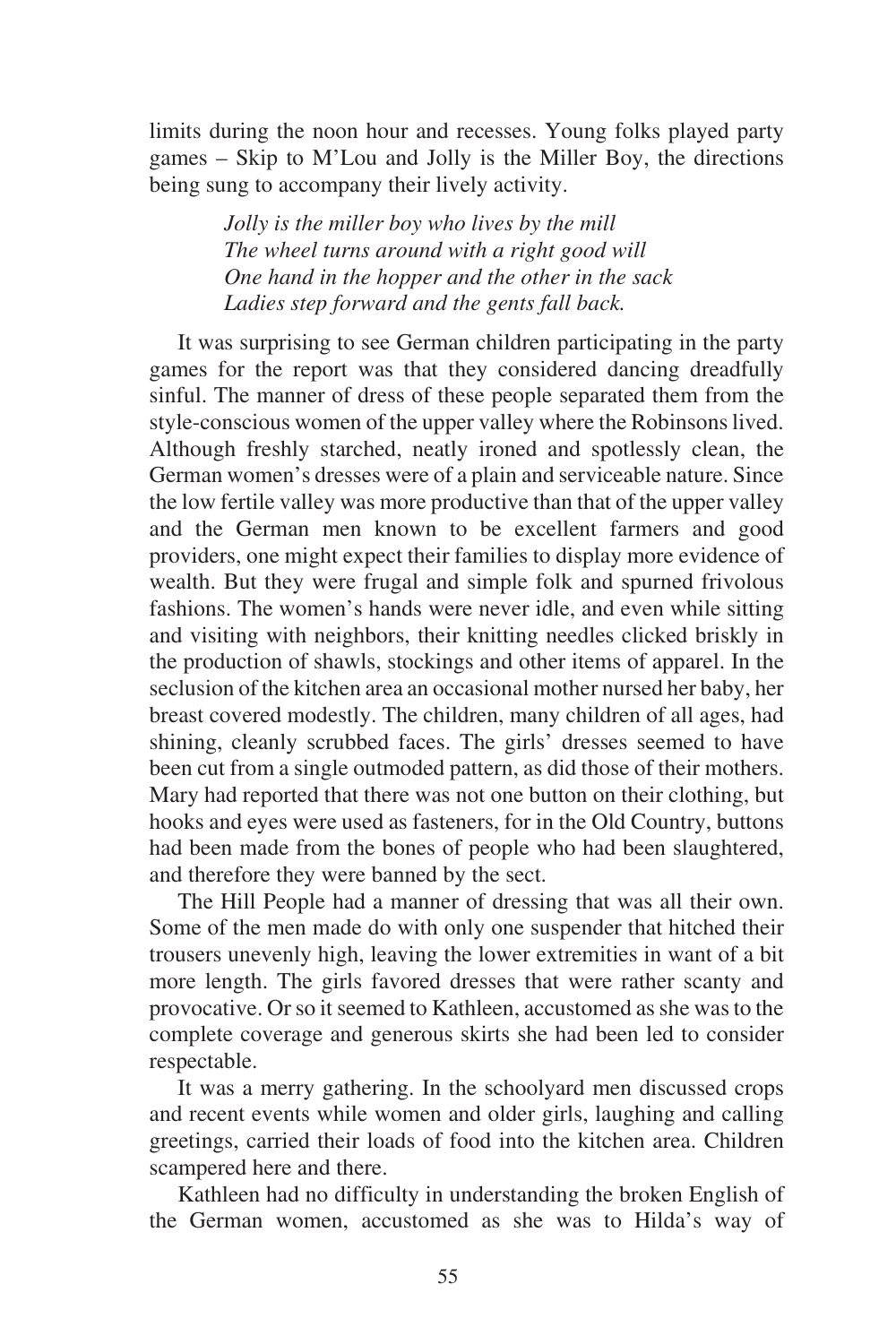speaking. Their cheerful, friendly manner was familiar and pleasing to her. They smiled often and laughed robustly as they worked at finishing the preparation of food they had brought.

Late in the afternoon, all gathered in the schoolroom for a bit of singing. Kathleen had rung the bell to call the children in, and lined them up to sing two of the songs they often opened the school day with. Mary played along, her organ giving an added quality to the music. One of the men of the lower valley offered books for the accompaniment to their church songs, the words of which were printed in German. As they sang, the folks from the Hill Country followed the melody, carrying the hymn with their English version – or perhaps "American" would be a more descriptive word. Soon all were singing, making of it a resounding, soul inspiring tribute to God. Last of all the German men gave, a cappella, a harmonic German hymn.

After the singing was over tables were set up, snowy white tablecloths were spread and women went about the task of setting out their contributions of food. The understanding was that the German people would go home shortly after supper for there would be dancing later and they did not participate.

As the day drew to a close, men drifted in and took up banjos, French harps, mandolins, and other assorted instruments including one Jew's harp. A delicate-featured, dark eyed, hauntingly beautiful young woman of the hills brought forth a stringed instrument, different in shape from any Kathleen had ever seen, and produced a small hammer with which she struck the strings lightly. She sang with simple clarity. The fragile notes of the instrument accompanying the high, clear voice gave a simple purity to her song.

Musicians continued to gather on the low platform that stretched across the far end of the large room. The teacher's desk had been moved aside, and except for chairs arranged for the convenience of the musicians, only the piano and Mary's organ remained on the stage. A solemn faced bearded man arrived lugging a large stringed instrument. "Oh good! There's Hank with his bullfiddle." someone cried. Bits of melody ventured forth as chords were tested and matched to pickings on the banjo or mandolin.

What nameless quality enables music to sway the human heart? The snatches of harmony gave enchantment to the dusky evening; and with the mellow glow of lamplight came a thrill of anticipation. The fading day was charged with expectancy. Magic came stealing in with the deepening night.

The witching spell was broken for Kathleen as girls came to lead their teacher to meet more of their family members. Especially proud